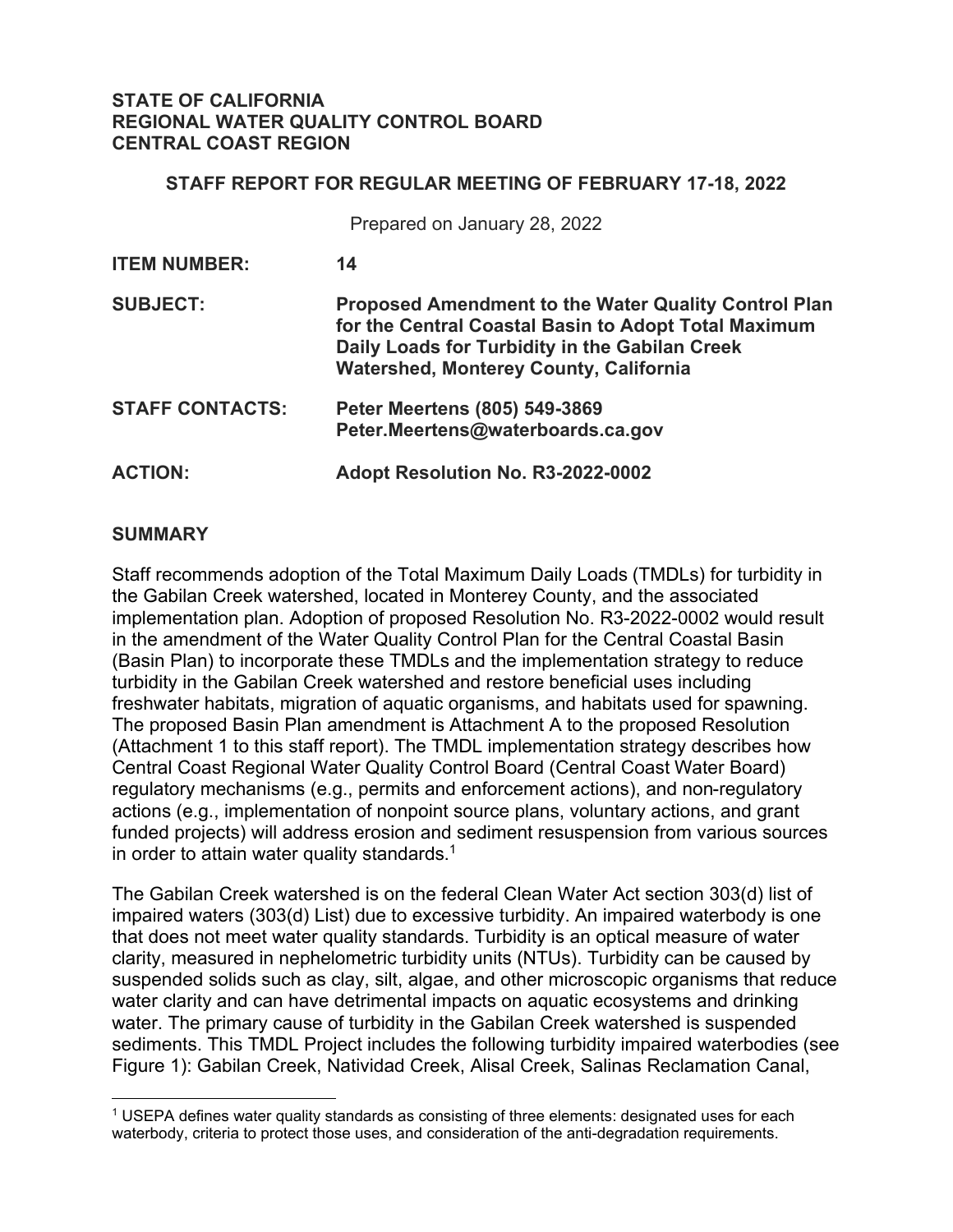Tembladero Slough, Old Salinas River, Merritt Ditch, Espinosa Slough, Santa Rita Creek, and Alisal Slough.

The goal of this TMDL Project is to restore water quality in the Gabilan Creek watershed and, specifically, to achieve the turbidity water quality objectives for the designated beneficial uses of each waterbody (i.e., attain the water quality standards) and remove turbidity impaired waters from the 303(d) List.

# **DISCUSSION**

# **Geographic Setting**

The Gabilan Creek watershed is a 160 square mile watershed in northern portion of the Salinas River watershed (see Figure 1). Gabilan Creek is the major stream in the watershed that flows out of the Gabilan Mountains into an alluvial coastal valley. Gabilan Creek is the first of a series of interconnected waterbodies including the Salinas Reclamation Canal, Tembladero Slough, and Old Salinas River that outlets through the Moss Landing Harbor into Monterey Bay. These waters flow from undeveloped lands in the mountains through the City of Salinas and intensively farmed irrigated agricultural lands in the valley before reaching Pacific Ocean. The TMDL Project is divided into three distinct geographic areas: the upper watershed (headwaters), the lower watershed (developed areas), and tidal brackish waters of the Old Salinas River and lower Tembladero Sough.

## **TMDLs**

TMDLs, also referred to as loading capacities, are the amount of a pollutant that surface waterbodies can sustain without exceeding water quality objectives. TMDLs can be expressed in terms of either mass per time, toxicity, or other appropriate measure. Turbidity TMDLs for the Gabilan Creek watershed are equal to the interim and final turbidity numeric targets described below.

## **Numeric Targets**

This TMDL Project establishes numeric targets as shown in Table 1 below for turbidity and the restoration of biological conditions in Gabilan Creek watershed. Table 1 is a condensed version of the waterbody specific numeric targets contained in Table 2 of the Basin Plan amendment (Attachment A to the proposed Resolution). Numeric targets define the physical, chemical, and biological conditions necessary to confirm attainment of applicable water quality standards. The TMDL Project sets seasonal interim and final turbidity numeric targets for the three different geographic areas in the Gabilan Creek watershed.

## Turbidity Numeric Targets

The turbidity numeric targets interpret the Basin Plan narrative water quality objectives for turbidity. The narrative water quality objective states the following: *Waters shall be free of changes in turbidity that cause nuisance or adversely affect beneficial uses.* The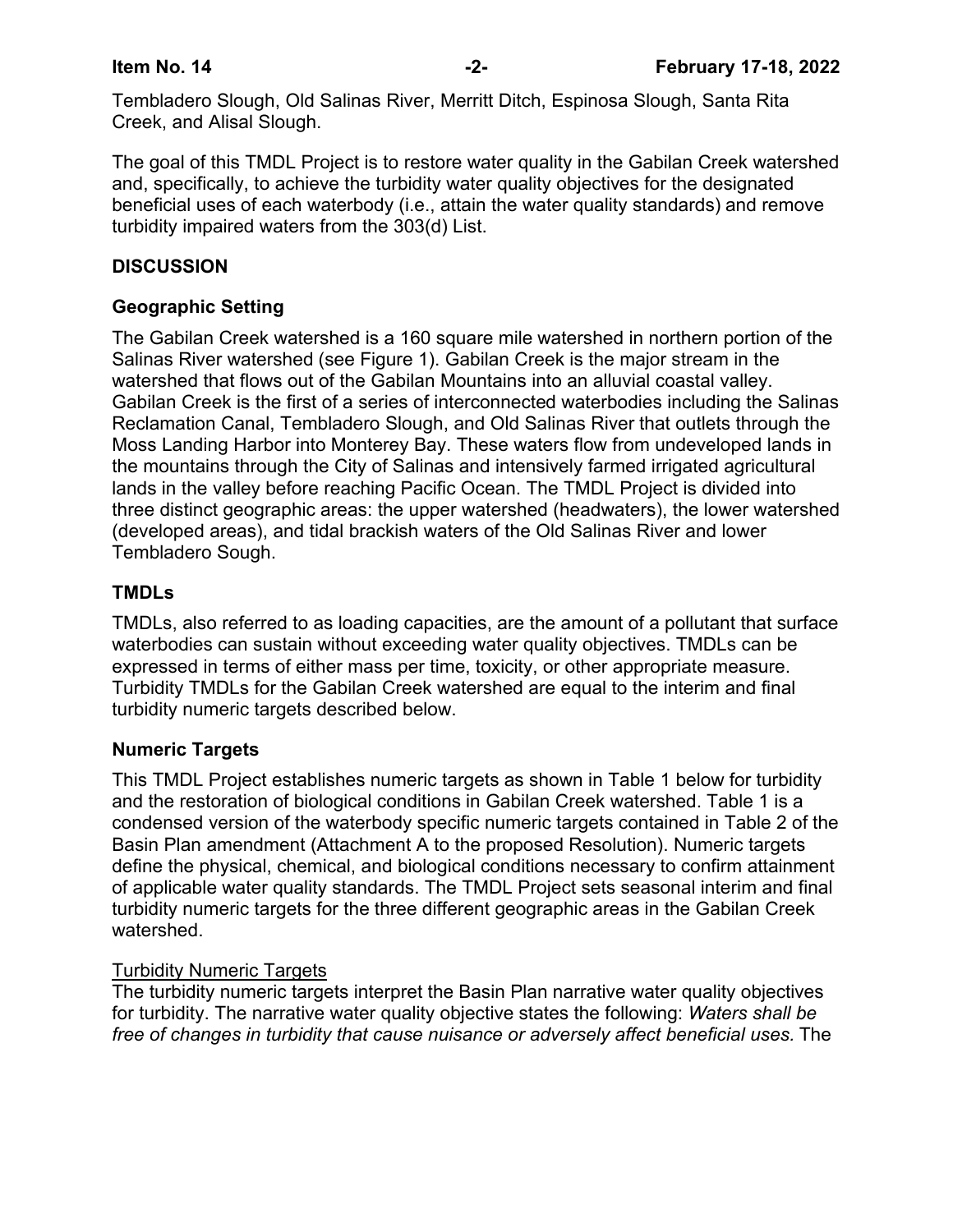Basin Plan also establishes numeric water quality objectives that sets limits on increases in natural turbidity conditions attributable to controllable water quality factors.

The turbidity numeric targets are set at levels protective of beneficial uses. Interim numeric targets are based on levels that are attained in the watershed and in other agricultural watersheds in the Central Coast Region. Final numeric targets represent natural conditions. Turbidity numeric targets vary depending on location, with natural conditions expected to reflect higher quality waters in the less-disturbed upper Gabilan Creek (headwaters) than in the lower Gabilan Creek watershed, which is predominately characterized by slow moving waters in an alluvial plain.

Upper Gabilan Creek Watershed (headwaters above Old Stage Road): There is no evidence that the upper Gabilan Creek watershed (headwaters) is impaired. Therefore, interim numeric targets will not be established (see Table 1; note the interim targets shown as "n/a"). The goal is to maintain existing water quality and continue to meet the final turbidity numeric targets for waterbodies in the upper Gabilan Creek watershed.

The final numeric targets for the upper Gabilan Creek watershed will be determined by comparing the seasonal 75th percentile value of turbidity samples collected from upper Gabilan Creek to the appropriate seasonal final numeric targets in Table 1.

Lower Gabilan Creek Watershed (below Old Stage Road and above brackish waters): Both interim and final numeric targets are established for waterbodies in the lower Gabilan Creek watershed. These interim and final numeric targets will be determined by comparing the seasonal median of samples  $(50<sup>th</sup>$  percentile) collected from a waterbody to the appropriate seasonal interim and final numeric targets.

- The first seasonal interim numeric targets are equal to the  $25<sup>th</sup>$  percentile of monitoring data from each waterbody. For example, these numeric targets for Alisal Slough are equal to the  $25<sup>th</sup>$  percentile of the data from Alisal Slough and turbidity must improve so that 50% of the samples meet these targets (see range of values in Table 1 for "Interim Target-1" and waterbodies in the Lower Gabilan Creek watershed).
- The second seasonal interim numeric targets (see "Interim Target-2" in Table 1) are equal to the 25<sup>th</sup> percentile of seasonal data from Cooperative Monitoring Program sites located in other agricultural watersheds in the Central Coast Region. Turbidity must improve so that 50% of the samples meet these targets.
- Final numeric targets represent natural condition and are equal to median turbidity levels from reference sites with similar hydrogeomorphic characteristics (geology, land use, topography, hydrology) to waterbodies in the lower Gabilan Creek watershed.

Lower Gabilan Creek Watershed (within brackish waters): Interim turbidity numeric targets are established using the same methods described above but for tidally influenced brackish waters near the coast: Old Salinas River and the lower Tembladero Slough. Final numeric targets were not developed for these waterbodies because monitoring data from brackish water reference sites in the region was insufficient to determine reference conditions (see Table 1; note the final targets shown as "n/a").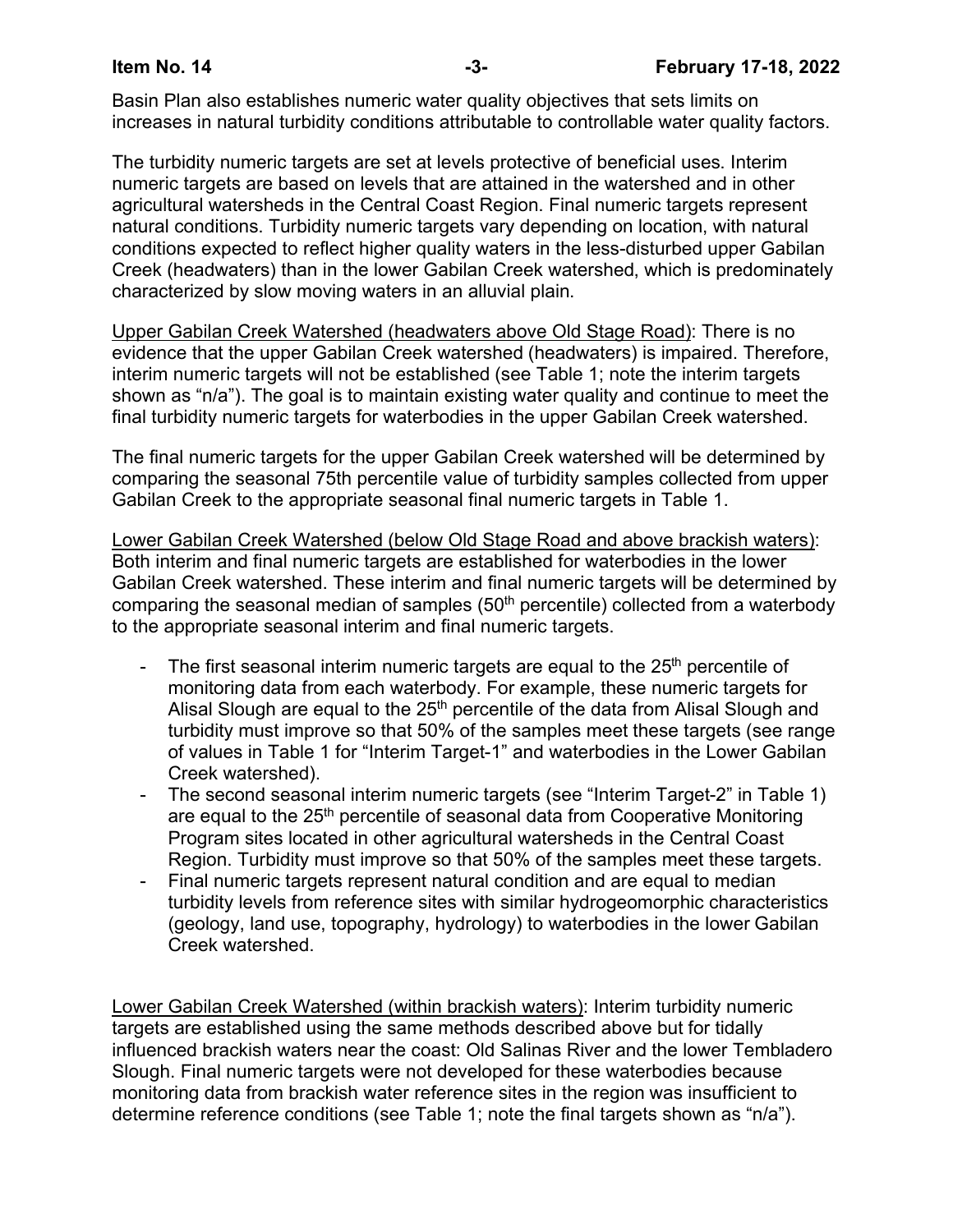|                                                                                                               | Interim     | Interim      | Interim         | Interim   | Final  | Final  | Final  |
|---------------------------------------------------------------------------------------------------------------|-------------|--------------|-----------------|-----------|--------|--------|--------|
| <b>Watershed Area</b>                                                                                         | Target -1   | Target -1    | Target-2        | Target -2 | Target | Target | Target |
|                                                                                                               | Dry         | Wet          | Dry             | Wet       | Dry    | Wet    | Year-  |
|                                                                                                               | Season      | Season       | Season          | Season    | Season | Season | Round  |
| Upper Gabilan<br>Creek watershed,<br>headwaters<br>above Old Stage<br>Road                                    | n/a         | n/a          | n/a             | n/a       | 2.2    | 3.3    | 2.5    |
| Lower Gabilan<br>Creek<br>Watershed*                                                                          | $12 - 57**$ | $27 - 124**$ | 12 <sub>2</sub> | 21        | 6      | 11     | 8      |
| <b>Tidally influenced</b><br>(brackish)<br>reaches of<br>Tembladero<br>Slough and Old<br><b>Salinas River</b> | 29-59**     | $36 - 49**$  | 29              | 36        | n/a    | n/a    | n/a    |

| Table 1. Turbidity numeric targets (in NTU) for the Gabilan Creek watershed. Dry |  |
|----------------------------------------------------------------------------------|--|
| Season is May through September and Wet Season is October through April.         |  |

\*All waterbodies between Old Stage Road and the tidally influenced brackish reaches of Tembladero Slough and Old Salinas River.

\*\* Each waterbody has a unique seasonal "Interim Target-1" (the 25<sup>th</sup> percentile of the turbidity data for that waterbody). The range of numeric targets for the waterbodies are shown. The specific targets for each waterbody's unique Interim Target-1 are listed in Table 2 of the Basin Plan amendment (see Attachment A to the Resolution).

# Biological Numeric Targets

Because turbidity pollution severely impacts instream plant, algae, and benthic invertebrate (e.g., aquatic insects) communities, which are the foundations of aquatic ecosystems, this TMDL Project also establishes biological condition numeric targets. The biological condition numeric targets for attaining water quality objectives for freshwater aquatic habitats include the following:

- 1. Biological condition numeric targets based on bioassessment monitoring of benthic macroinvertebrate populations representing the number of different taxa (e.g., genera or genus and species) observed at a monitoring site. The numeric target is for 24 or more different taxa present.
- 2. Biological condition numeric targets based on the California Rapid Assessment Method (CRAM) for holistically mapping and assessing wetland conditions and stressors. The CRAM Biotic Structure Score represents relative level of habitat diversity, biological integrity, food web support, etc., and includes the plants, and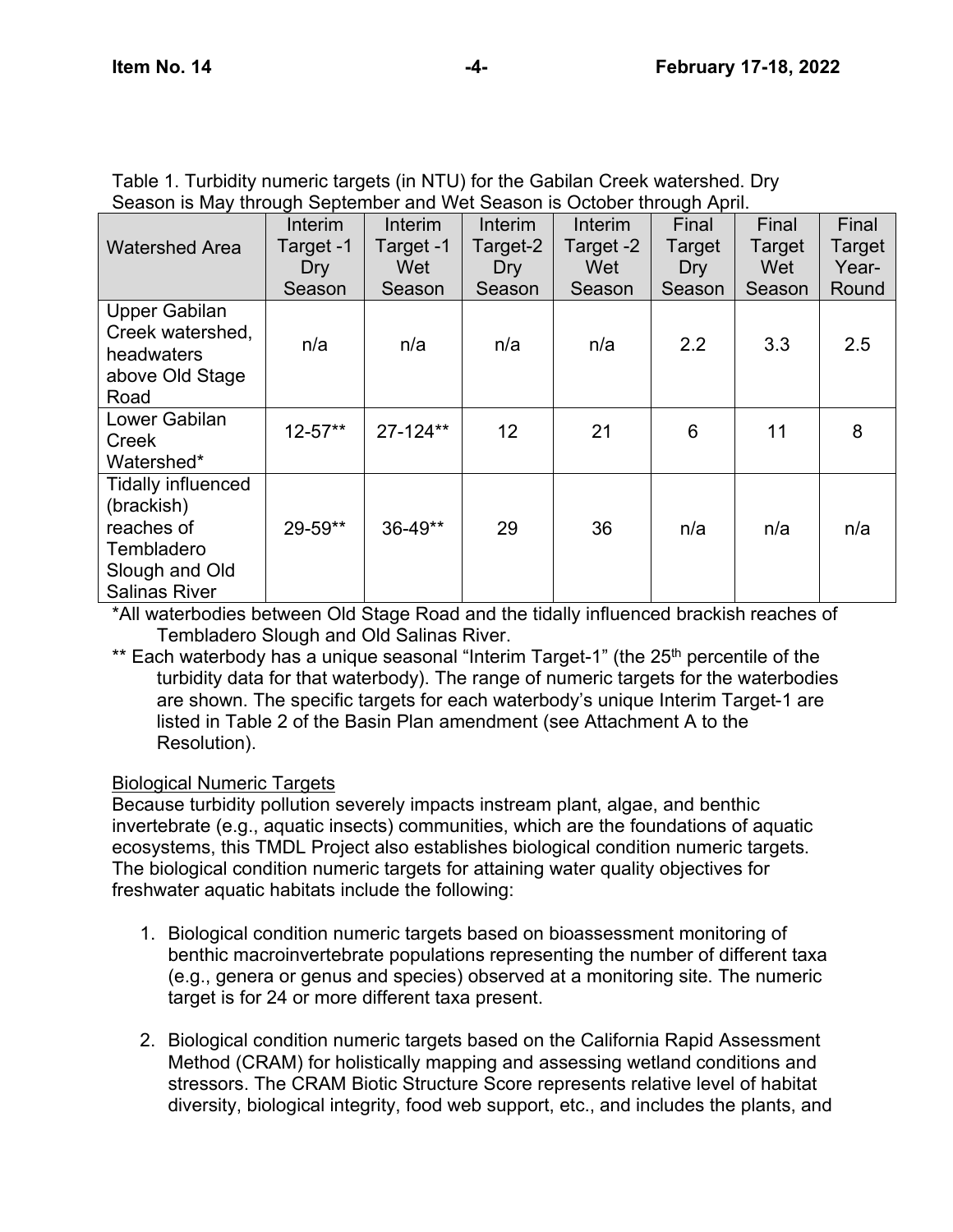algae directly impacted by turbidity. The numeric target is a CRAM Biotic Structure Score greater than 75.

### **Data Sources**

To develop this TMDL Project, staff used various types of data including the following: water quality, land use, hydrologic, climatic, soils, ecological, demographic, groundwater, and other environmental data from public agencies and scientific sources.

### **Source Analysis**

Several methods were used to identify sources of turbidity in the watershed including GIS analysis, watershed sediment studies, modeling, field observations, and discussions with stakeholders. Some of the sources identified in the TMDL Project are stream and channel bank erosion, resuspension of bed sediments, urban stormwater runoff, industrial and construction stormwater, grazing, agricultural stormwater and irrigation runoff, and pumping. The source analysis is contained within the TMDL technical report (Attachment 2, see section 7).

### **Allocations**

To address turbidity impairments in the Gabilan Creek watershed, turbidity TMDLs are allocated to point and nonpoint sources of discharge. Point source discharges, such as urban stormwater, are regulated with National Pollutant Discharge Elimination System (NPDES) permits and are assigned waste load allocations. Nonpoint source (NPS) discharges, such as irrigated agricultural discharges or grazing, are assigned load allocations.

*For this TMDL Project, waste load allocations and load allocations are both equal to the interim and final turbidity TMDLs, which are in turn equal to the turbidity numeric targets.*

### **Implementation Plan**

The TMDL project technical report (Attachment 2, see section 9) and the Basin Plan amendment (Attachment A to the Resolution) include an implementation plan that identifies the regulatory and non-regulatory mechanisms that responsible parties will use to meet their TMDL allocations. Sources, allocation types, and the associated implementation mechanisms described in the implementation plan are summarized in [Table](#page-5-0) .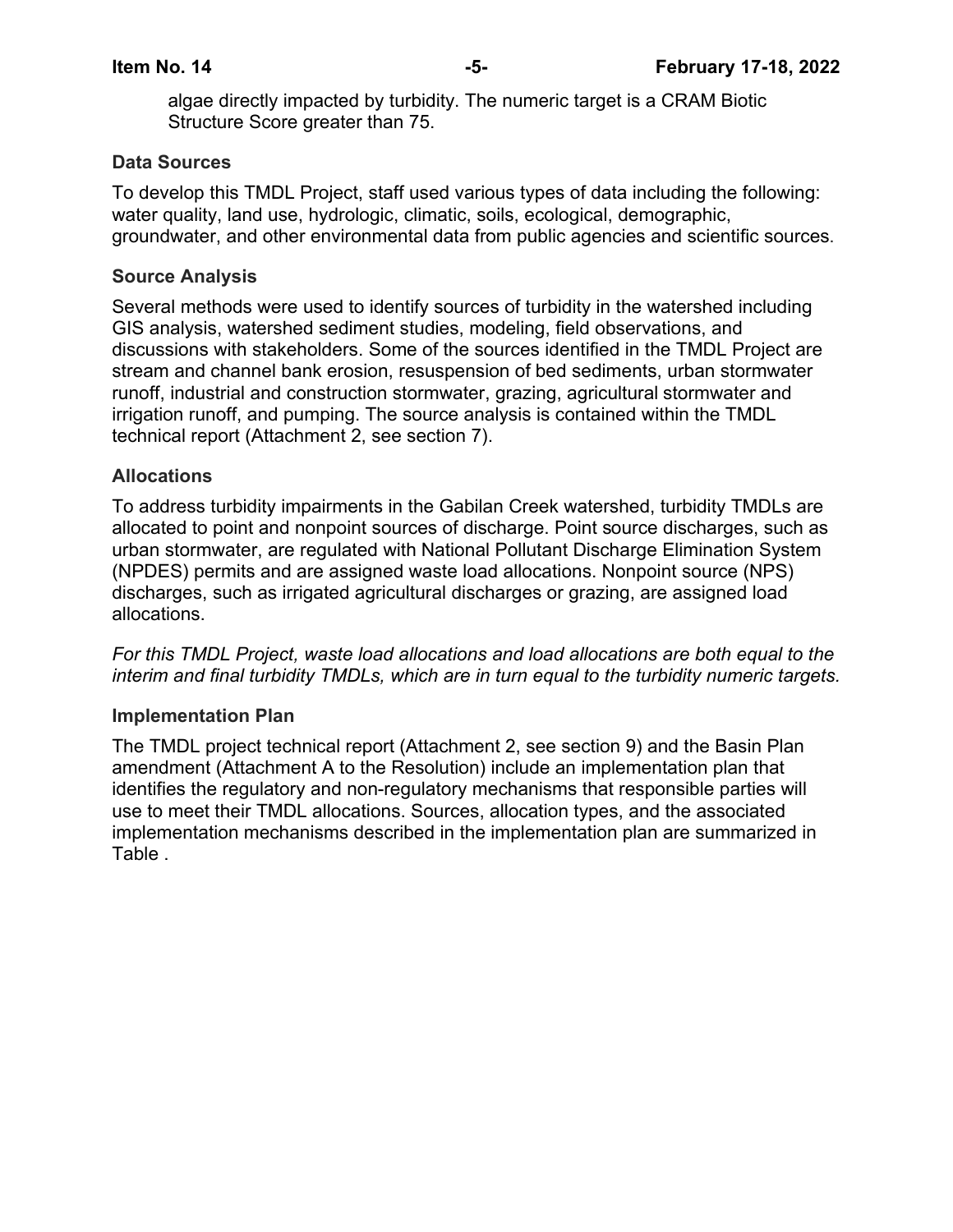| <b>Turbidity Source</b>                                       | Type of<br><b>Allocation</b>    | <b>TMDL Implementation</b><br>Mechanism(s)                                                              |
|---------------------------------------------------------------|---------------------------------|---------------------------------------------------------------------------------------------------------|
| Urban stormwater runoff                                       | <b>Waste Load</b><br>Allocation | <b>Municipal Stormwater Permits</b>                                                                     |
| Construction and industrial<br>stormwater runoff              | <b>Waste Load</b><br>Allocation | <b>Construction and Industrial</b><br><b>Stormwater Permits</b>                                         |
| Highway stormwater runoff                                     | <b>Waste Load</b><br>Allocation | <b>Stormwater Permits for Highways</b>                                                                  |
| Discharges with low threat<br>to water quality                | <b>Waste Load</b><br>Allocation | <b>Low Threat NPDES General</b><br>Permits                                                              |
| Irrigated agriculture                                         | <b>Load Allocation</b>          | <b>Agricultural Order</b>                                                                               |
| Undeveloped areas and<br>woodlands                            | <b>Load Allocation</b>          | <b>NPS Program</b>                                                                                      |
| Grazing                                                       | <b>Load Allocation</b>          | <b>NPS Program</b>                                                                                      |
| Wetlands (degraded<br>streams and channels)                   | <b>Load Allocation</b>          | <b>Regional Stormwater</b><br><b>Management Plan</b>                                                    |
| Rural roads stormwater<br>runoff                              | <b>Load Allocation</b>          | Prohibition of Discharge and<br><b>NPS Program</b>                                                      |
| <b>Channel maintenance</b>                                    | <b>Load Allocation</b>          | Prohibition of Discharge, CWA<br>section 401 certifications, and<br><b>Waste Discharge Requirements</b> |
| Pumping (pump stations<br>and agricultural drainage<br>pumps) | <b>Load Allocation</b>          | Agricultural Order, Prohibition of<br>Discharge, and NPS Program                                        |
| Nurseries and greenhouses                                     | <b>Load Allocation</b>          | <b>Agricultural Order and</b><br><b>Cannabis General Order</b>                                          |

<span id="page-5-0"></span>

|  | Table 2. Table of sources, allocation types, and TMDL implementation mechanisms. |
|--|----------------------------------------------------------------------------------|
|  |                                                                                  |

## **TMDL Attainment Schedule and Milestones**

Waterbodies in the lower Gabilan Creek watershed are highly impaired for turbidity and this TMDL Project establishes an attainment schedule over 20 years to achieve the final turbidity targets, TMDLs, and allocations. The TMDL attainment schedule is as follows:

- 1) First Interim TMDL Milestone: This allocation is equal to the Interim Target 1 and must be achieved **seven years** after OAL approval.
- 2) Second Interim TMDL Milestone: This allocation is equal to the Interim Target 2 and must be achieved **fifteen years** after OAL approval.
- 3) Final TMDL Attainment Date: This allocation is equal to the Final Turbidity Target and must be achieved **twenty years** after OAL approval.

The biological condition numeric targets will be evaluated when determinations are made whether waterbodies are achieving turbidity TMDL allocations and may be considered proxies for turbidity TMDL allocations (e.g., if biological numeric targets are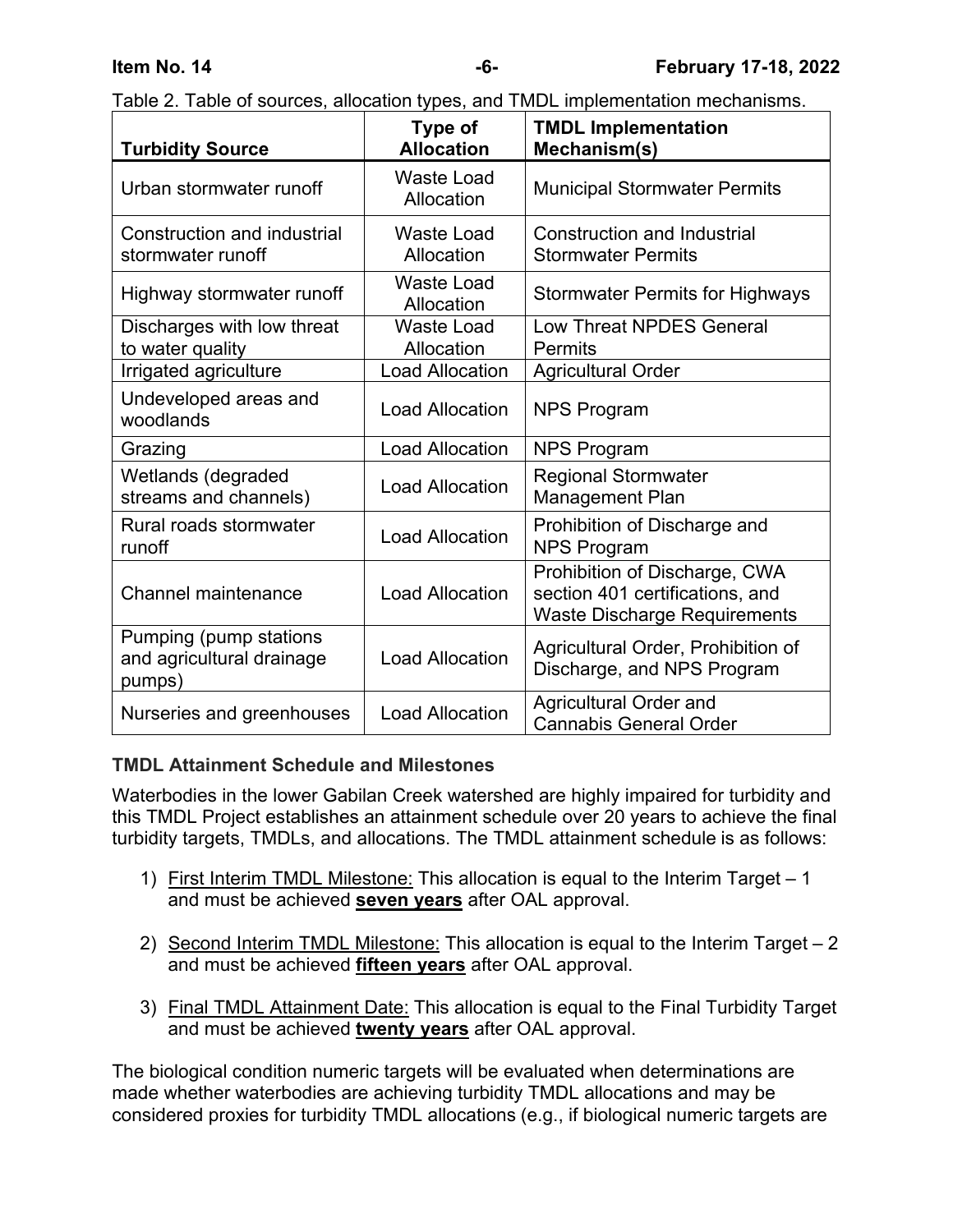achieved, it could be determined that the turbidity allocations are attained, despite the possibility of turbidity concentrations exceeding the turbidity numeric targets).

# **Climate Change**

The Central Coast Region faces the threat and the effects of climate change for the foreseeable and distant future. To proactively prepare and respond, the Central Coast Water Board has launched the Central Coast Water Board's Climate Action Initiative, which identifies how the Board's work relates to climate change and prioritizes actions that improve water supply resiliency through water conservation and wastewater reuse and recycling; mitigate for and adapt to sea level rise and increased flooding; improve energy efficiency; and reduce greenhouse gas production. The Climate Action Initiative is consistent with the Governor's Executive Order B-30-15 and the State Water Resources Control Board's Climate Change Resolution No. 2017-0012.

This TMDL Project incorporates riparian restoration, stormwater management, and a NPS program for the operation of agricultural drainage and flood control pump stations among other implementation strategies to protect water quality from sources of erosion, sedimentation, and turbidity. Restoring riparian habitat and implementing improved stormwater and pump station management practices not only protects waterbodies from these pollutants in runoff but also provides for adaptation and mitigation strategies addressing climate change induced sources of turbidity (e.g., changes in storm frequency and intensity) that will result in reduced suspended particles.

## **Human Right to Water**

Water Code section 106.3, subdivision (a) states, "It is…[a] policy of the [State of California] that every human being has the right to safe, clean, affordable, and accessible water adequate for human consumption, cooking, and sanitary purposes." On January 26, 2017, the Central Coast Water Board adopted [Resolution No. R3-2017-](https://www.waterboards.ca.gov/centralcoast/board_decisions/adopted_orders/2017/2017-0004_hrtw_fnl.pdf) [0004,](https://www.waterboards.ca.gov/centralcoast/board_decisions/adopted_orders/2017/2017-0004_hrtw_fnl.pdf)[2](#page-6-0) which affirms the realization of the human right to water and the protection of human health as the Central Coast Water Board's top priorities.

This TMDL Project addresses the human right to water by identifying sources of turbidity and establishing a TMDL implementation plan and schedule to attain water quality standards and improve water quality in the Gabilan Creek watershed. Waterbodies in this watershed are designated for aquatic life, recreation, and municipal and domestic water supply uses. Although the water quality standards and the TMDL allocations established in this Project are primarily focused on the protection of aquatic life, they also protect human health through the protection and restoration of basic watershed functions necessary for supporting multiple beneficial uses.

# **Environmental Justice**

Environmental Justice principles call for the fair treatment and meaningful involvement of all people, regardless of race, color, national origin, or income, in the development, adoption, implementation, and enforcement of all environmental laws, regulations, and

<span id="page-6-0"></span><sup>2</sup> [https://www.waterboards.ca.gov/centralcoast/board\\_decisions/adopted\\_orders/2017/2017-](https://www.waterboards.ca.gov/centralcoast/board_decisions/adopted_orders/2017/2017-0004_hrtw_fnl.pdf) [0004\\_hrtw\\_fnl.pdf](https://www.waterboards.ca.gov/centralcoast/board_decisions/adopted_orders/2017/2017-0004_hrtw_fnl.pdf)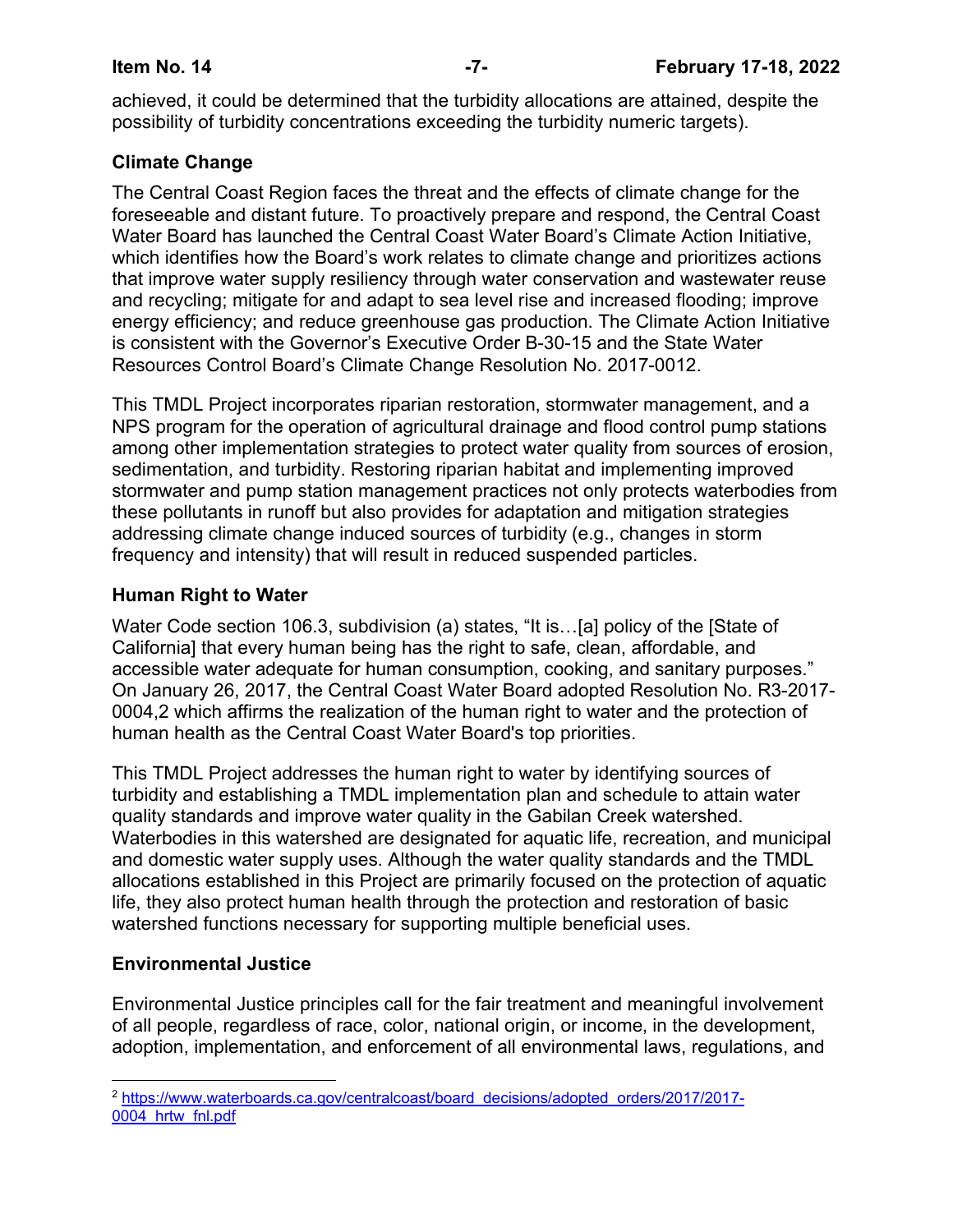policies that affect every community's natural resources and the places people live, work, play, and learn. The Central Coast Water Board implements regulatory activities and water quality projects in a manner that ensures the fair treatment of all people, including Underrepresented Communities. Underrepresented Communities include but are not limited to Disadvantaged Communities (DACs), Severely Disadvantaged Communities (SDACs), Economically Distressed Areas (EDAs), Tribes, Environmentally Disadvantaged Communities (EnvDACs), and members of Fringe Communities.[3](#page-7-0) Furthermore, the Central Coast Water Board is committed to providing all stakeholders the opportunity to participate in the public process and provide meaningful input to decisions that affect their communities. Central Coast Water Board staff conduct focused outreach to ensure all interested parties are notified of opportunities to participate in the planning and implementation of this TMDL Project.

Several DACs and SDACs are located within the Gabilan Creek watershed. In addition to the water quality and beneficial use protection and restoration benefits, staff recognizes that the cost of implementation could be a burden to these communities. By identifying DACs and SDACs in the project area, staff and stakeholders will be able to increase outreach and work towards identifying grant funds to reduce the implementation costs (see section 1.9 of the TMDL technical report (Attachment 2)). Figure 5 of the TMDL technical report provides a map showing the location of DACs and SDACs in the Gabilan Creek watershed.

To engage Tribes in the TMDL Project planning process, staff contacted the California Native American Heritage Commission for list of tribes with traditional lands or cultural places in Monterey County. Representatives of these tribes were individually notified at the start of the public process for the turbidity TMDL Project. In addition to individually contacting tribal representatives, staff notified representatives of organizations that assist DACs and SDACs in the Gabilan Creek watershed about the turbidity TMDL Project.

# **California Environmental Quality Act (CEQA)**

The CEQA Checklist and Analysis Report (Attachment 3 to this staff report) provides the environmental analysis required by Public Resources Code section 21159. Analysis

<span id="page-7-0"></span><sup>&</sup>lt;sup>3</sup> Disadvantaged Community: a community with an annual median household income that is less than 80% of the statewide annual median household income (Public Resources Code section 80002(e)); Severely Disadvantaged Community: a community with a median household income of less than 60% of the statewide average. (Public Resources Code section 80002(n)); Economically Distressed Area: a municipality with a population of 20,000 persons or less, a rural county, or a reasonably isolated and divisible segment of a larger municipality where the segment of the population is 20,000 persons or less with an annual median household income that is less than 85% of the statewide median household income and with one or more of the following conditions as determined by the department: (1) financial hardship, (2) unemployment rate at least 2% higher than the statewide average, or (3) low population density. (Water Code section 79702(k)); Tribes: federally recognized Indian Tribes and California State Indian Tribes listed on the Native American Heritage Commission's California Tribal Consultation List; EnvDACs: CalEPA designates the top 25 percent scoring census tracts as DACs. Census tracts that score the highest five percent of pollution burden scores but do not have an overall CalEnviroScreen score because of unreliable socioeconomic or health data are also designated as DACs (refer to the CalEnviroScreen 3.0 Mapping Tool or Results Excel Sheet); Fringe Community: communities that do not meet the established DAC, SDAC, and EDA definitions but can show that they score in the top 25 percent of either the Pollution Burden or Population Characteristics score using the CalEnviroScreen 3.0.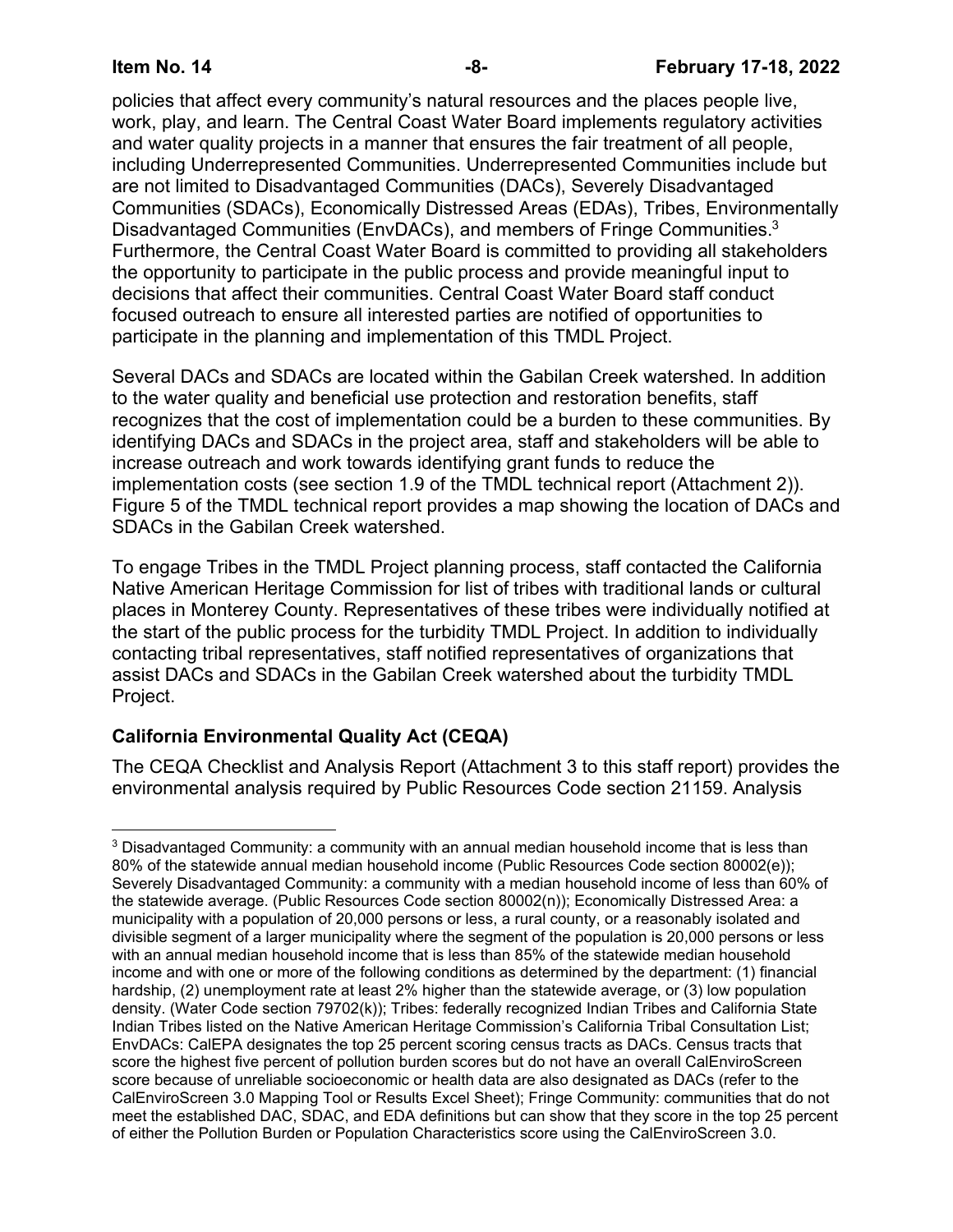pursuant to the CEQA Environmental Checklist suggests the TMDL Project implementation would have no potentially significant impacts on the environment. The draft CEQA Checklist and Analysis Report posted for public comment on October 18, 2021 identified potentially significant environmental impacts from the conversion of Prime Farmland to non-agricultural uses and cumulative impacts (see sections 2A and 21B in Attachment 3). Further analysis of the TMDL Project led to the finding that the potentially significant impacts identified in the draft CEQA Checklist and Analysis Report were not supported by substantial evidence in the record and thus were speculative. Updates to the CEQA Checklist and Analysis Report are highlighted with underline and strikeout text (see Attachment 3).

# **Scientific Peer Review**

Independent scientific peer review was conducted for this TMDL Project. Three scientific experts were selected by the University of California to review the TMDL technical report for scientific adequacy; these researchers collectively have substantial research experience in freshwater ecology, watershed sciences and modeling, and hydrogeomorphology. The reviews supported the scientific assumptions and conclusions of this TMDL Project. Staff incorporated the reviewers' suggestions and insights to improve this TMDL Project's technical approach and implementation strategy in several areas, as described in more detail in Attachment 5 to this staff report.

# **PUBLIC OUTREACH AND INVOLVEMENT**

Public outreach and public involvement are a part of the TMDL development process. Our public engagement process included a CEQA scoping meeting, progress reports, scheduled public meetings, and solicitation of public feedback via our stakeholder email subscription list consisting of over 250 stakeholders. These stakeholders represented a wide range of interests, including agricultural interests, local residents, public agencies, environmental groups, local businesses, researchers, local resource professionals, disadvantaged community advocates and service providers, tribes, and others. Further detail about our public outreach and involvement activities are documented in Attachment 2 to this staff report.

## **Public Comments**

On October 18, 2021, staff distributed notice of an opportunity to provide public comment on this proposed Basin Plan amendment (Attachment 6) and the TMDL Project's draft CEQA Checklist and Analysis Report. The 45-day written comment period ended on December 3, 2021.

Staff received three comment letters from:

- 1. Elizabeth Krafft, Deputy General Manager, Monterey County Water Resources Agency, in an email attachment received December 3, 2021.
- 2. Kay Mercer, Environmental Scientist, Provost & Pritchard Consulting Group, in an email attachment received December 3, 2021.
- 3. Shaila Chowdhury, Chief Environmental Engineer, California Department of Transportation, Division of Environmental Analysis, in an email attachment received December 3, 2021.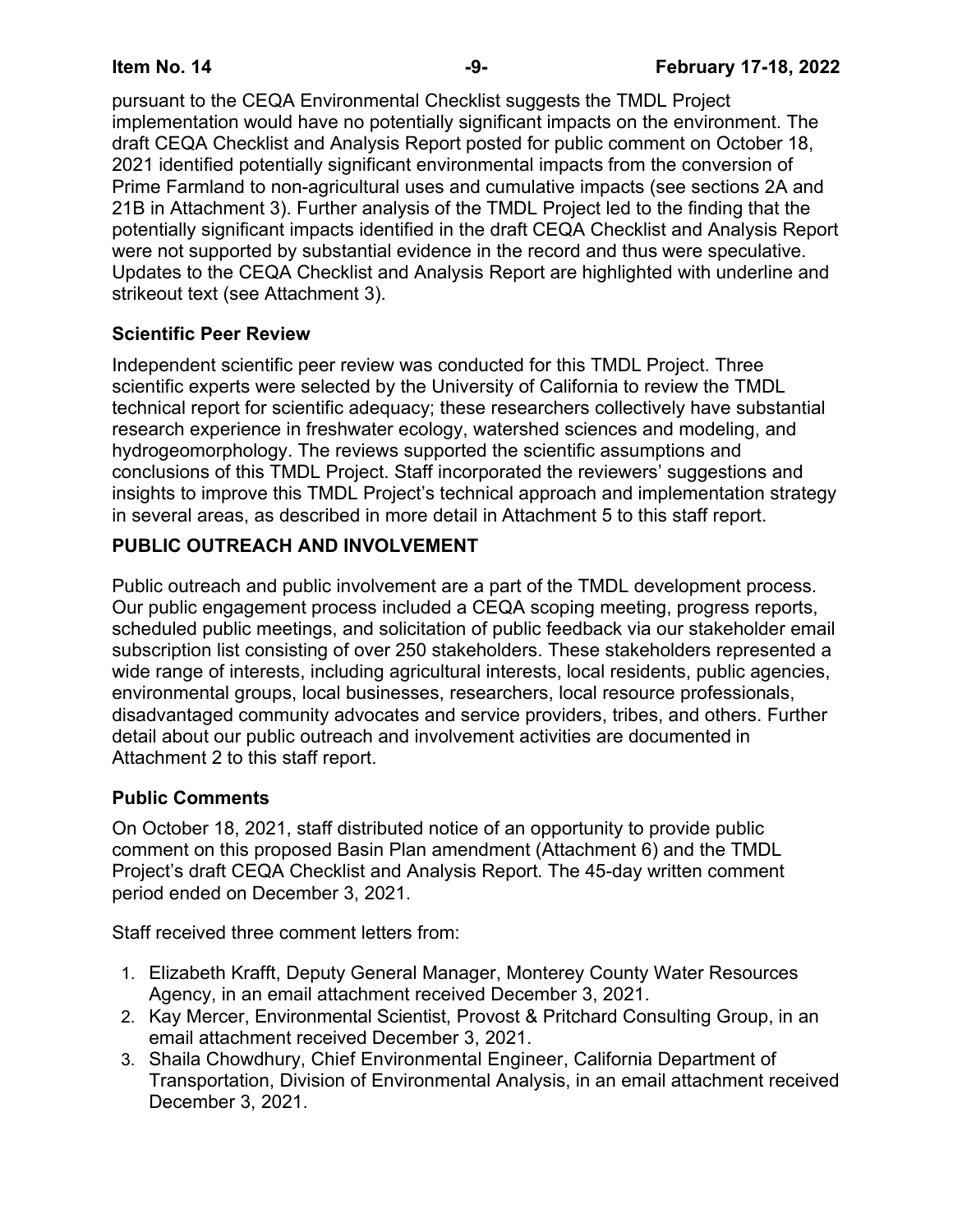Written public comments and staff responses are provided in Attachment 7 to this staff report.

During the public comment period, staff held a public outreach meeting on November 17, 2021. In addition, staff held meetings with the individual stakeholder groups listed below to review the key components of the TMDL Project, listen to feedback, and to answer questions.

- · The City of Salinas
- · Monterey County Department of Public Works
- · Central Coast Water Quality Preservation Inc.
- · Monterey County Water Resources Agency
- · Central Coast Wetland Group
- · Monterey Bay National Marine Sanctuary
- · California Coastkeeper Alliance

# **CONCLUSION**

All major surface waters in the lower Gabilan Creek watershed are highly impaired for turbidity and do not meet the Basin Plan general objectives for turbidity. The elevated levels of turbidity have detrimental impacts on aquatic ecosystems in the watershed. This TMDL Project establishes turbidity numeric targets to achieve water quality standards and assigns TMDL allocations to responsible parties. A wide range of land uses, management conditions, and activities in the watershed are sources of turbidity that cause erosion and mobilization of fine sediments deposited in the waterbody. This TMDL Project includes an implementation plan to addresses the sources of turbidity in the watershed such as irrigated agriculture, urban stormwater, pumping, and channel conditions.

## **RECOMMENDATION**

Adopt Resolution No. R3-2022-0002 as proposed.